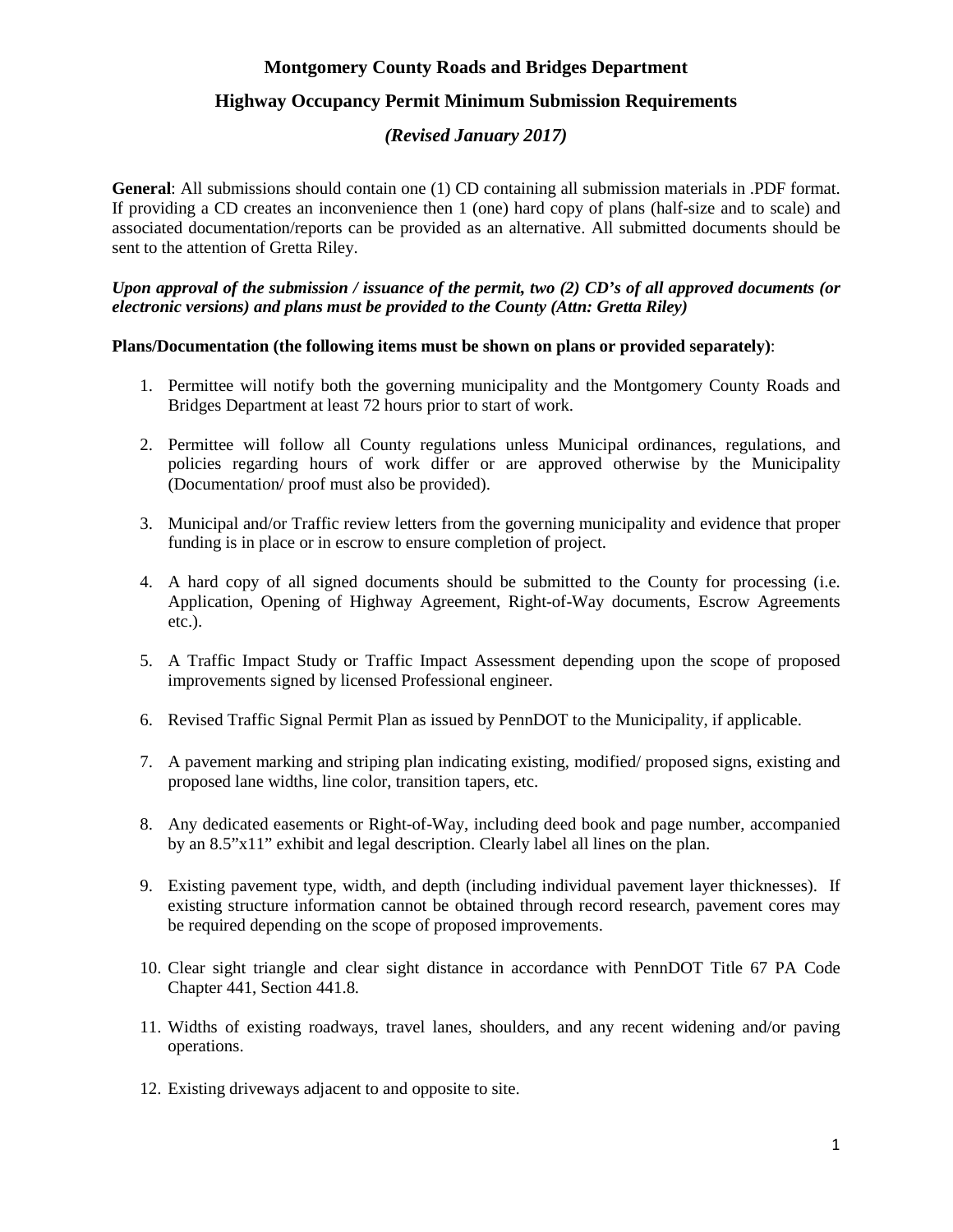# **Montgomery County Roads and Bridges Department**

# **Highway Occupancy Permit Minimum Submission Requirements**

# *(Revised January 2017)*

- 13. Deceleration/acceleration lane and widening section with details.
- 14. Property lines and property owner identification within the Limits of Work.
- 15. The depth and size of all existing/proposed utilities within the Limits of Work.
- 16. Any proposed utility crossing shall require a PennDOT type trench restoration, 1:6 taper, 24 feet in length for entire roadway width. Details must be shown on plans.
- 17. A Pennsylvania One Call Serial Number must be provided on the plan and application in order to verify the existing utility facility locations. Any existing utilities that may conflict with any proposed construction (i.e., pipes, curbing, etc.) must be indicated on the plan. The utilities must be shown on pipe profiles and cross-sections, as applicable.
- 18. Profile and detail of modified or proposed driveways. At a minimum, the profile should contain the following information:
	- a. Existing and proposed roadway slopes
	- b. Station and elevation at all grade breaks and regular station intervals
	- c. Legal/proposed Right-of-Way
	- d. Edge of travel lanes and shoulders
	- e. Interior driveway slopes
	- f. Centerline of the road
	- g. Maximum algebraic grade difference of 8% between roadway slope and the driveway slope.
- 19. Driveway aprons should be designed in accordance with PennDOT Publication 72M (RC-67M), latest revision.
- 20. Curb detail indicating an 8-inch reveal and/or a 5-foot curb end taper detail indicating a 0-inch reveal at end point, as applicable.
- 21. Handicapped ramps, if required, containing the following information at a minimum:
	- a. CS-4401 Forms (need evaluated on a case-by-case basis)
	- b. Ramp types
	- c. Ramp/sidewalk/crosswalk geometry (i.e. cross-slopes, lengths, widths, etc.)
	- d. Spot elevations at curb and corners of detectible wearing surfaces (DWS)
	- e. Proposed traffic signal equipment including foundations
	- f. Pedestrian push button types, if applicable
- 22. Trench restoration should be in accordance with the County's Rigid/Flexible Pavement Restoration Details (Figures 1-4).
- 23. Proper maintenance and protection of traffic (MPT) per PennDOT Publication 213M. This should include a sequence of construction narrative and appropriate PATA figures. A site specific MPT plan, detour plan, or temporary signal plan may be required depending on the scope of the improvements.